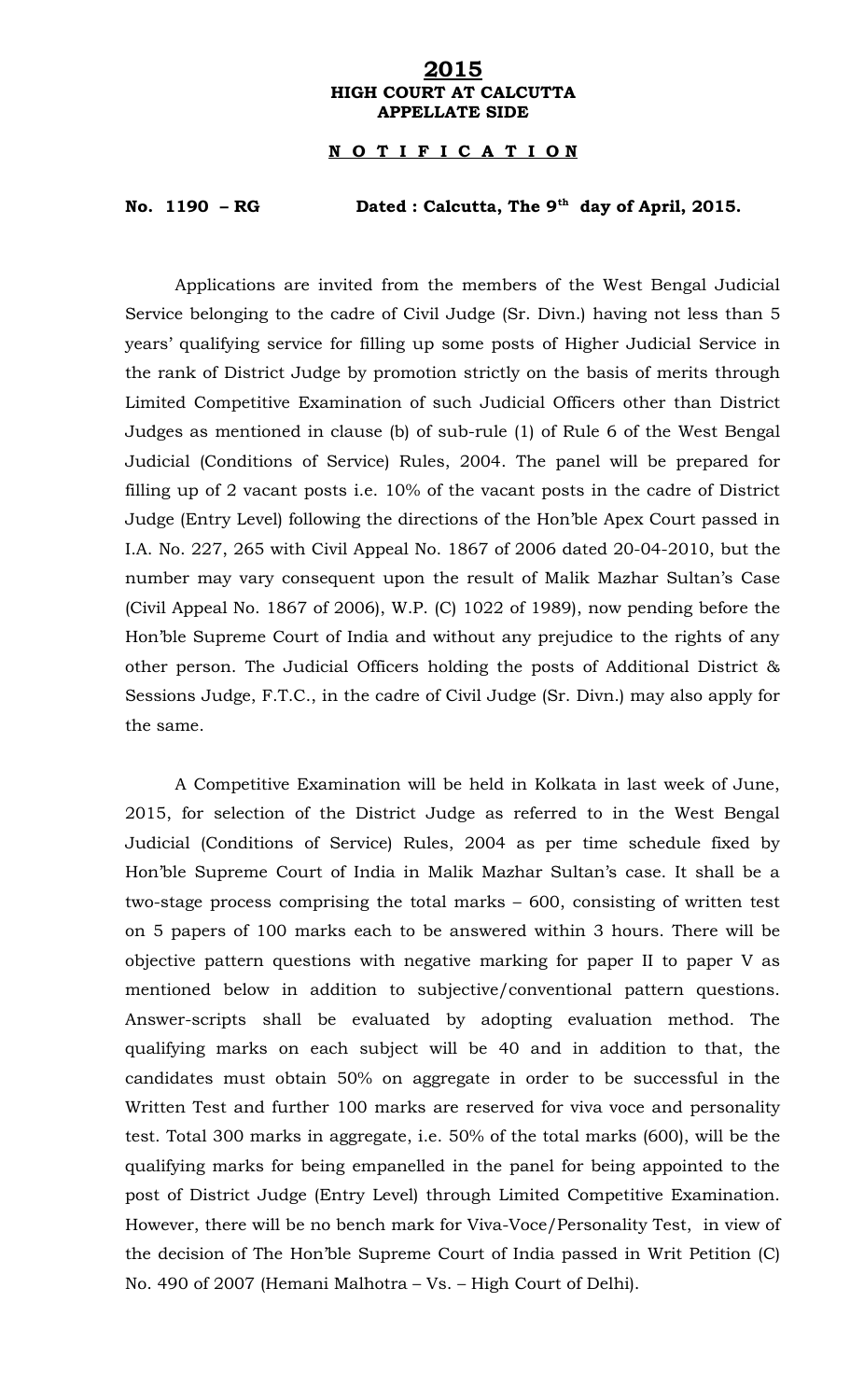## **Papers for Written Examination:**

| Paper – I (English Language) | : (1) Translation from Bengali to English; (2)<br>Precis writing; (3) Essay writing.                                                                                                                                                                                                                                                                                                                                                                                                                              |
|------------------------------|-------------------------------------------------------------------------------------------------------------------------------------------------------------------------------------------------------------------------------------------------------------------------------------------------------------------------------------------------------------------------------------------------------------------------------------------------------------------------------------------------------------------|
| Paper - II                   | : (1) Code of Civil Procedure; (2) Arbitration and<br>Conciliation Act; (3) Limitation Act; (4)<br>Specific Relief Act; (5) Law relating to<br>Intellectual property; (6) Law relating to<br>easement; (7) Law relating to Contract and<br>Sale of Goods; (8) Registration Act.                                                                                                                                                                                                                                   |
| Paper – III                  | : (1) Code of Criminal Procedure; (2) Indian<br>Penal Code; (3) Negotiable Instrument Act<br>(Sections 138 to 147); (4) N.D.P.S. Act; (5)<br>Juvenile Justice (Care and Protection of<br>Children) Act; (6) Arms Act; (7) Forest Act<br>$(Sections 52-70).$                                                                                                                                                                                                                                                       |
| Paper – IV                   | : (1) Evidence Act; (2) Transfer of Property Act;<br>(3) Motor Vehicles Act; (4) Workmen's<br>Compensation Act; (5) Industrial Disputes<br>Act; (6) Constitution of India (Articles 12-51,<br>214-237); (7) Indian Trusts Act; (8) Hindu Law<br>relating to Marriage, Succession, Adoption,<br>Maintenance, Minority and Guardianship; (9)<br>Muslim Law relating to Marriage, Succession,<br>Pre-emption, Maintenance, Minority and<br>Guardianship; (10) Indian Succession Act;<br>(11) Guardian and Wards Act. |
| $Paper - V$                  | : (1) West Bengal Premises Tenancy Act; (2)<br>West Bengal Land Reforms Act; (3) West<br>Bengal Estate Acquisition Act; (4) Bengal<br>Public Demand Recovery Act; (5) Bengal<br>Money Lenders Act; (6) West Bengal Thika<br>Tenancy (Acquisition and Registration) Act; (7)<br>Kolkata Municipal Corporation Act; (8) West<br>Bengal Municipal Act; (9) West Bengal<br>Panchayat Act.                                                                                                                             |
| Note $: (I)$                 | of bare Statutes published by the<br>Use                                                                                                                                                                                                                                                                                                                                                                                                                                                                          |

written examination. 2. Viva-voce The Selection Board shall call such number of successful candidates in the written test for viva voce/personality test as it thinks fit strictly according to merit list prepared on the basis of aggregate marks obtained by those candidates but such number in no case should exceed thrice the number of vacant posts.

Government Press **without notes/annotation** will be allowed at the

The High Court reserves the right to relax above eligibility criteria and qualifying marks in each subject or aggregate if required.